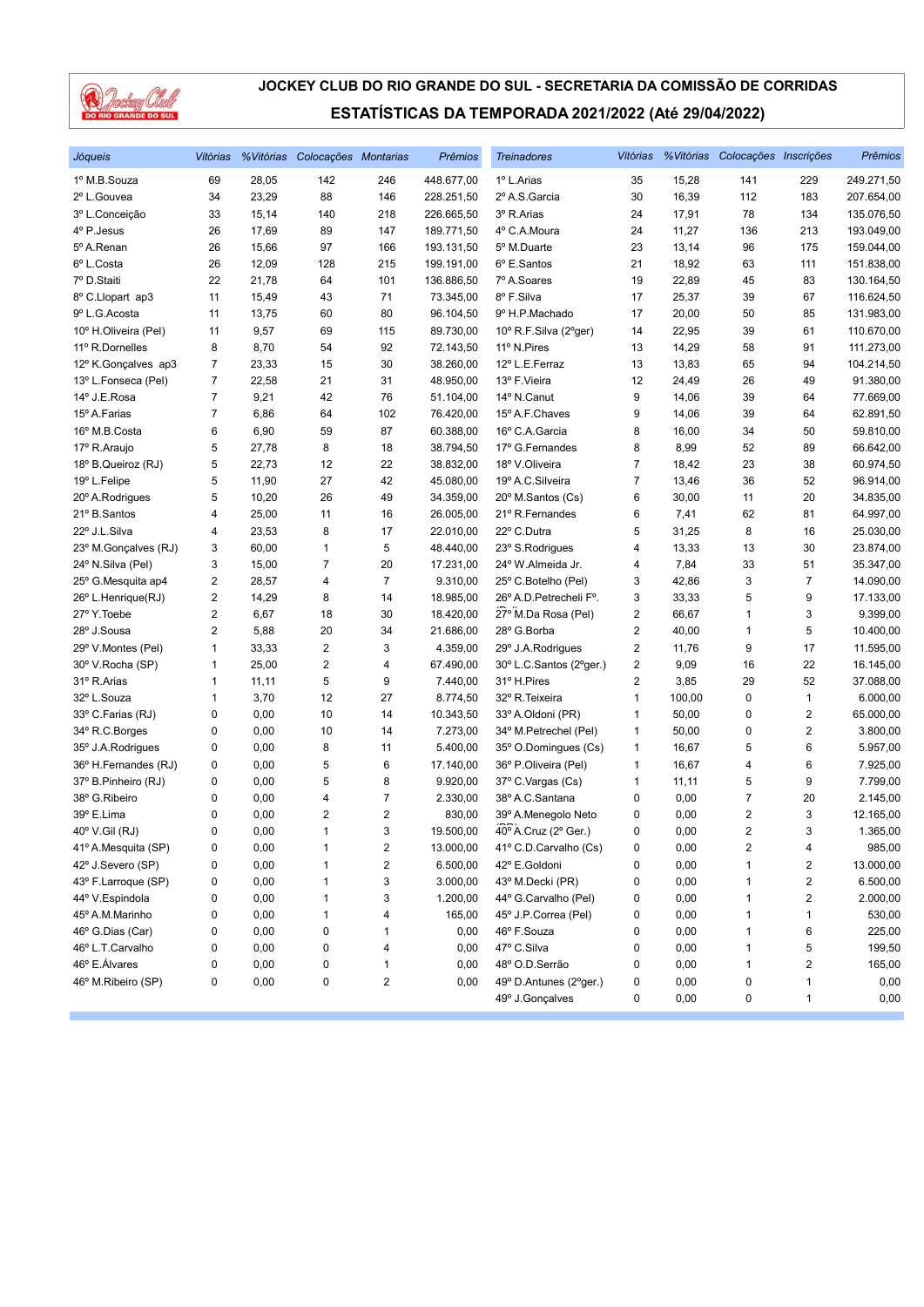

| <b>Reprodutores</b>                         |    |                |                         | Corr. Ganh Vit. Coloc.  | <b>Prêmios</b> | Avós Maternos                           |              |                         |                | Corr. Ganh Vit. Coloc. | Prêmios    |
|---------------------------------------------|----|----------------|-------------------------|-------------------------|----------------|-----------------------------------------|--------------|-------------------------|----------------|------------------------|------------|
| 1º Tiger Heart-(Scatmandu)                  | 22 | 13             | 25                      | 41                      | 143.150,50     | 1º Roi Normand-(Exclusive Native)       | 29           | 15                      | 28             | 96                     | 186.408,00 |
| 2º Wired Bryan-USA(Stormy Atlantic)         | 25 | 12             | 22                      | 38                      | 130.730,00     | 2º Wild Event-(Wild Again)              | 21           | 9                       | 19             | 43                     | 134.210,00 |
| 3º Oliver Zip-USA(City Zip)                 | 15 | $\overline{7}$ | 18                      | 49                      | 135.279,00     | 3º Magical Mile-(J.O.Tobin)             | 7            | 5                       | 15             | 10                     | 82.390,00  |
| 4° Forestry-(Storm Cat)                     | 15 | 5              | 15                      | 36                      | 99.179,00      | 4º Mensageiro Alado-(Ghadeer)           | 12           | 8                       | 12             | 32                     | 74.666,50  |
| 5° Adriano-(A.P. Indy)                      | 13 | 7              | 13                      | 41                      | 89.912,50      | 5° Put It Back-(Honour and Glory)       | 14           | 6                       | 10             | 23                     | 55.873,50  |
| 6º Midshipman-(Unbridled'S Song)            | 8  | 4              | 13                      | 18                      | 75.598,00      | 6° Blade Prospector-(Music Prospector)  | 10           | 7                       | 8              | 28                     | 61.747,00  |
| 7º Agnes Gold-(Sunday Silence)              | 16 | 7              | 12                      | 37                      | 72.134,50      | 7º Grand Slam-PR(Gone West)             | 3            | $\overline{\mathbf{c}}$ | 8              | 7                      | 40.437,00  |
| 8º Glória de Campeão-(Impression)           | 9  | 6              | 11                      | 30                      | 79.002,00      | 8º First American-(Quiet American)      | 9            | 5                       | 7              | 30                     | 60.755,00  |
| 9º Victory Is Ours-(Northern Afleet)        | 14 | 7              | 10                      | 36                      | 90.940,00      | 9º Crimson Tide-(Sadler'S Wells)        | 10           | 4                       | 6              | 25                     | 45.809,00  |
| 10° Goldikovic-(Galileo)                    | 18 | 9              | 10                      | 48                      | 89.940,50      | 10° Point Given-(Thunder Gulch)         | 9            | 5                       | 6              | 23                     | 44.102,50  |
| 11º Billion Dollar-(Put It Back)            | 16 | 9              | 10                      | 34                      | 72.882,50      | 11º Know Heights-(Shirley Heights)      | 7            | 4                       | 6              | 21                     | 36.621,50  |
| 12º Unbridled Star-(Honour and Glory)       | 4  | 4              | 10                      | 15                      | 52.664,50      | 12º Our Emblem-(Mr.Prospector)          | 4            | $\overline{\mathbf{c}}$ | 6              | 7                      | 36.580,00  |
| 13º Alcorano-(Public Purse)                 | 7  | 5              | 9                       | 17                      | 59.812,00      | 13º Watchmon-(Maria'S Mon)              | 2            | $\overline{\mathbf{c}}$ | 6              | 8                      | 34.740,00  |
| 14° Koller-ARG(Orpen)                       | 11 | 5              | 8                       | 38                      | 76.033,00      | 14° Tiger Heart-(Scatmandu)             | 5            | 3                       | 6              | 12                     | 33.189,00  |
| 15° Desejado Thunder-(Durban Thunder)       | 11 | 6              | 8                       | 23                      | 55.898,00      | 15° Public Purse-(Private Account)      | 12           | 4                       | 5              | 34                     | 52.300,50  |
| 16° Tokay-(Wild Event)                      | 16 | 6              | 7                       | 37                      | 60.655,50      | 16° Redattore-(Roi Normand)             | 8            | 3                       | 5              | 36                     | 50.304,00  |
| 17º Redattore-(Roi Normand)                 | 9  | 5              | 6                       | 54                      | 66.349,00      | 17º Tiznow-(Cee'S Tizzy)                | 2            | $\overline{2}$          | 5              | 5                      | 42.100,00  |
| 18° First American-(Quiet American)         | 5  | 3              | 6                       | 13                      | 55.630,00      | 18° Choctaw Ridge-USA(Mr.Prospector)    | 8            | 5                       | 5              | 18                     | 34.052,50  |
| 19º Salto-(Pivotal)                         | 9  | 5              | 6                       | 29                      | 47.317,00      | 19° Whywhywhy-(Mr.Greeley)              | 1            | $\mathbf{1}$            | 5              | 6                      | 32.424,00  |
| 20° Drosselmeyer-USA(Distorted Humor)       | 9  | 6              | 6                       | 32                      | 42.369,00      | 20° A.P. Indy-(Seattle Slew)            | 1            | $\mathbf{1}$            | 5              | 2                      | 32.150,00  |
| 21º Courtier-(Pioneerof The Nile)           | 13 | 4              | 5                       | 39                      | 49.981,50      | 21° Spring Halo-(Southern Halo)         | 10           | 3                       | 5              | 21                     | 27.485,00  |
| 22° Un Belini-(Put It Back)                 | 3  | 1              | 5                       | 12                      | 36.600,00      | 22° Sulamani-(Hernando)                 | 3            | $\sqrt{2}$              | 4              | 18                     | 31.799,00  |
| 23° Kodiak Kowboy-USA(Posse)                | 7  | 3              | 5                       | 10                      | 28.375,00      | 23° Ghadeer-(Lyphard)                   | 5            | 3                       | 4              | 24                     | 31.626,50  |
| 24° Holding Glory-(Public Purse)            | 5  | 3              | 4                       | 18                      | 48.714,00      | 24° Inexplicable-(Miswaki)              | 7            | 2                       | 4              | 14                     | 27.493,00  |
| 25° Put It Back-(Honour and Glory)          | 10 | 3              | 4                       | 27                      | 37.113,00      | 25° Northern Afleet-(Afleet)            | 7            | 3                       | 4              | 12                     | 27.475,00  |
| 26° Embaixador Inglês-SP(First American)    | 5  | 3              | 4                       | 21                      | 35.731,50      | 26° American Gipsy-(Septième Ciel)      | 4            | $\overline{c}$          | 4              | $\overline{7}$         | 22.870,00  |
| 27º Hat Trick-(Sunday Silence)              | 4  | 3              | 4                       | 10                      | 26.075,00      | 27° Top Hat-(Royal Academy)             | 1            | $\mathbf{1}$            | 4              | 10                     | 22.120,00  |
| 28° Union Avenue-USA(Gone West)             | 7  | 3              | 4                       | 12                      | 24.546,50      | 28° Burooj-(Danzig)                     | 5            | $\overline{\mathbf{c}}$ | 4              | 14                     | 21.183,50  |
| 29° Poker Face-(Wild Event)                 | 4  | 3              | 4                       | 12                      | 22.220,00      | 29° Cape Town-(Seeking The Gold)        | 3            | $\overline{c}$          | 3              | 9                      | 32.267,00  |
| 30° Mr.Angra-(Romarin)                      | 1  | 1              | 4                       | 10                      | 22.120,00      | 30° Vettori-(Machiavellian)             | 7            | 3                       | 3              | 10                     | 32.218,00  |
| 31º Crocodilo Dandy-PR(Belong To Me)        | 3  | 2              | 4                       | 8                       | 21.759,00      | 31° Spend A Buck-(Buckaroo)             | 7            | $\overline{c}$          | 3              | 23                     | 26.991,50  |
| 32° Wild Event-(Wild Again)                 | 7  | 3              | 3                       | 13                      | 59.570,00      | 32º Notation-(Well Decorated)           | 5            | $\mathbf{1}$            | 3              | 6                      | 23.424,00  |
| 33° Catcher In The Sky-(Catcher In The Rye) | 5  | 3              | 3                       | 24                      | 28.586,00      | 33º Nedawi-(Rainbow Quest)              | 5            | 3                       | 3              | 10                     | 23.420,00  |
| 34° Que Fenômeno-(Northern Afleet)          | 6  | 2              | 3                       | 14                      | 25.890,00      | 34° Mark Of Esteem-(Darshaan)           | 3            | $\overline{c}$          | 3              | 6                      | 20.948,00  |
| 35° Phone Time-(Gilded Time (USA))          | 7  | 3              | 3                       | 20                      | 25.087,00      | 35° Lil'S Lad-(Pine Bluff)              | 1            | $\mathbf{1}$            | 3              | 12                     | 19.768,00  |
| 36° Quick Road-(Jules)                      | 2  | 1              | 3                       | 19                      | 24.009,00      | 36° Gilded Time (USA)-(Timeless Moment) | 4            | $\overline{c}$          | 3              | 8                      | 19.454,50  |
| 37º Public Purse-(Private Account)          | 5  | 2              | 3                       | 17                      | 23.553,00      | 37º Minstrel Glory-(The Minstrel)       | 4            | $\overline{2}$          | 3              | 6                      | 17.605,00  |
| 38° É do Sul-(Irish Fighter)                | 1  | 1              | 3                       | 5                       | 23.199,00      | 38° Candy Stripes-(Blushing Groom)      | 4            | $\overline{c}$          | 3              | 5                      | 16.850,00  |
| 39° Acteon Man-(Be My Chief)                | 2  | 1              | 3                       | 4                       | 18.300,00      | 39º Romarin-(Itajara)                   | 3            | $\overline{\mathbf{c}}$ | 3              | 4                      | 15.609,00  |
| 40° Pioneering-(Mr.Prospector)              | 6  | 2              | 3                       | 15                      | 18.175,00      | 40° Odysseus-(Sail Through)             | $\mathbf{1}$ | $\mathbf{1}$            | 3              | 4                      | 15.150,00  |
| 41º Nedawi-(Rainbow Quest)                  | 4  | 3              | 3                       | 11                      | 16.740,00      | 41º Woodman-(Mr.Prospector)             | 1            | $\mathbf{1}$            | 3              | 6                      | 13.705,00  |
| 42º Taludo-(Music Prospector)               | 4  | 2              | 3                       | 4                       | 13.110,00      | 42° Elusive Quality-(Gone West)         | 5            | $\overline{c}$          | 2              | 7                      | 37.510,00  |
| 43º Mike Toor-(Dodge)                       | 2  | 1              | 3                       | $\overline{\mathbf{c}}$ | 11.475,00      | 43° Salute The Sarge-(Forest Wildcat)   | 2            | 1                       | 2              | 13                     | 29.528,00  |
| 44° Out Of Control-(Vettori)                | 8  | 2              | 2                       | 34                      | 32.136,50      | 44° Roman Ruler-(Fusaichi Pegasus)      | 1            | 1                       | 2              | $\mathbf{1}$           | 27.200,00  |
| 45° Jeune-Turc-(Know Heights)               | 4  | 2              | $\boldsymbol{2}$        | 20                      | 24.882,00      | 45° Clackson-(I Say)                    | 5            | $\overline{c}$          | $\overline{c}$ | 22                     | 24.320,00  |
| 46° La Fúria Negra-PR(Mensageiro Alado)     | 4  | 2              | $\sqrt{2}$              | 15                      | 19.254,50      | 46° Pioneering-(Mr.Prospector)          | 4            | $\mathbf{1}$            | $\sqrt{2}$     | 18                     | 22.862,00  |
| 47° Catch A Flight-(Giant'S Causeway)       | 5  | 2              | 2                       | $\overline{7}$          | 15.835,00      | 47° Fast Fingers-(Mt.Livermore)         | 4            | $\overline{\mathbf{c}}$ | 2              | 16                     | 21.264,50  |
| 48° Sanduka-(Wild Event)                    | 1  | 1              | 2                       | 9                       | 14.430,00      | 48° Puerto-Madero-(Fast Gold)           | 3            | 2                       | 2              | 15                     | 21.225,00  |
| 49° Eyeofthetiger-(Tempranero)              | 2  | 1              | 2                       | 8                       | 12.687,50      | 49° Dodge-(Mr.Prospector)               | 11           | $\overline{\mathbf{c}}$ | 2              | 28                     | 20.998,00  |
| 50° Arambaré-(Jarraar)                      | 1  | 1              | $\overline{\mathbf{c}}$ | 3                       | 10.965,00      | 50° Amigoni-(Danehill)                  | 5            | $\overline{c}$          | $\overline{c}$ | 15                     | 16.830,00  |
|                                             |    |                |                         |                         |                |                                         |              |                         |                |                        |            |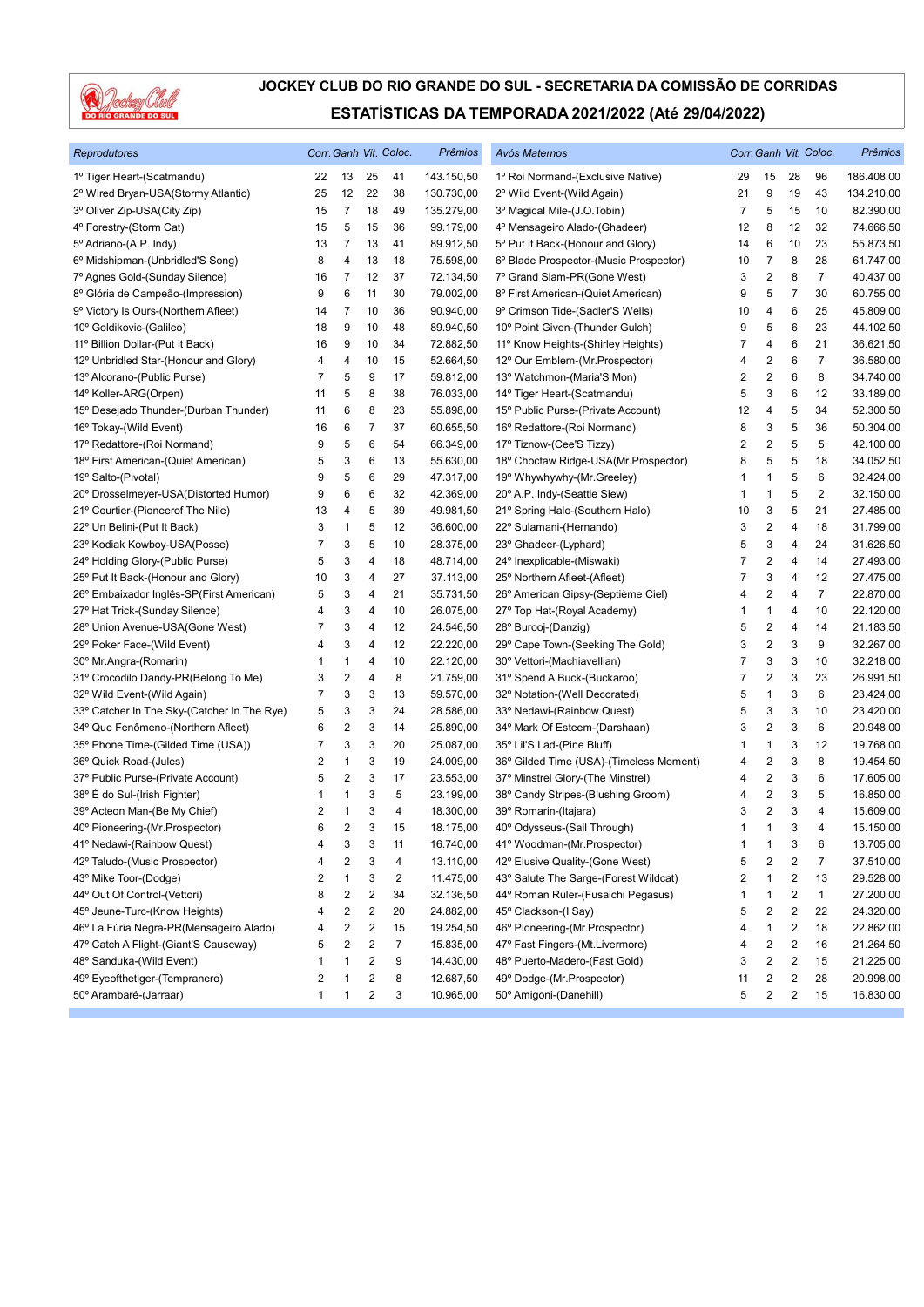

| Proprietários                                |                |                         |                         | Corr. Ganh Vit. Coloc. | Prêmios    | Criadores                        |                |                         |                         | Corr. Ganh Vit. Coloc. | Prêmios    |
|----------------------------------------------|----------------|-------------------------|-------------------------|------------------------|------------|----------------------------------|----------------|-------------------------|-------------------------|------------------------|------------|
| 1º Global Oil Distribuidora de Petróleo Ltda | 25             | 13                      | 28                      | 99                     | 172.214,00 | 1º Haras Figueira do Lago        | 10             | 8                       | 15                      | 63                     | 110.688,00 |
| 2º Alberto J. Tiellet Miorim                 | 25             | 13                      | 23                      | 79                     | 175.788,50 | 2º Haras Celcape                 | 8              | 4                       | 15                      | 28                     | 109.765,50 |
| 3º Stud Sion                                 | 26             | $\overline{7}$          | 18                      | 45                     | 117.871,00 | 3º Haras J.G.                    | 17             | 8                       | 15                      | 42                     | 92.162,50  |
| 4° Stud Boate Azul                           | 11             | 3                       | 12                      | 32                     | 86.544,00  | 4º Haras Santa Maria de Araras   | 29             | 11                      | 14                      | 58                     | 144.510,00 |
| 5º Mauricio Roriz dos Santos                 | 9              | 6                       | 9                       | 16                     | 65.934,50  | 5° Haras Springfield             | 9              | 5                       | 14                      | 19                     | 81.499,00  |
| 6º Haras Uberlândia                          | 7              | 4                       | 8                       | 25                     | 51.366,00  | 6º Haras Capela de Santana       | 20             | 9                       | 13                      | 39                     | 101.415,50 |
| 7º Ramiro Curi de Lemos                      | 4              | 3                       | 8                       | $\overline{7}$         | 51.215,00  | 7º Haras Alves Teixeira          | 17             | 10                      | 12                      | 47                     | 91.370,50  |
| 8º Coudelaria San Paolo                      | 7              | 4                       | 8                       | 18                     | 46.533,50  | 8º Haras Vale Verde              | 12             | 6                       | 9                       | 28                     | 80.800,00  |
| 9º Haras Maluga                              | 7              | 4                       | $\overline{7}$          | 22                     | 59.984,50  | 9º Haras Uberlândia              | 11             | 5                       | 9                       | 44                     | 72.641,00  |
| 10º Stud Lobão de Pelotas                    | 7              | 4                       | $\overline{7}$          | 26                     | 50.460,00  | 10° Haras Dilema                 | 3              | 1                       | 9                       | 13                     | 49.522,50  |
| 11º Stud Vicente Garbin Obino                | 5              | 4                       | $\overline{7}$          | $\overline{7}$         | 48.875,00  | 11º Haras Maluga                 | 9              | 4                       | 7                       | 22                     | 60.375,00  |
| 12° Stud Slick                               | 11             | 6                       | $\overline{7}$          | 20                     | 39.469,00  | 12º Haras Cima                   | 5              | 1                       | $\overline{7}$          | 14                     | 50.815,50  |
| 13º Haras das Araucárias                     | 4              | 3                       | 6                       | 11                     | 35.690,00  | 13º Haras Anderson               | 10             | 6                       | $\overline{7}$          | 25                     | 45.316,50  |
| 14° Haras Rio Iguassu                        | 7              | 4                       | 5                       | 11                     | 90.475,00  | 14º Haras Santarém               | 8              | 4                       | $\overline{7}$          | 12                     | 39.965,00  |
| 15° Stud Casablanca                          | 13             | 5                       | 5                       | 23                     | 43.522,50  | 15° Haras Di Cellius             | 10             | 5                       | 6                       | 39                     | 50.398,50  |
| 16° Luiz Henrique F. dos Santos              | $\overline{7}$ | 4                       | 5                       | 17                     | 38.719,00  | 16° Haras Nijú                   | 11             | 6                       | 6                       | 29                     | 49.939,00  |
| 17º José Paulo Scorsatto Elias               | 14             | 3                       | 5                       | 11                     | 23.929,50  | 17º Haras Ponta Porã             | 12             | 4                       | 6                       | 24                     | 43.895,00  |
| 18° Stud Alegretense                         | 1              | 1                       | 5                       | 4                      | 23.085,00  | 18º Haras Ereporã                | 6              | 3                       | 6                       | 10                     | 31.505,50  |
| 19° Stud Duplo Ouro                          | 10             | 4                       | 4                       | 21                     | 73.952,00  | 19° Haras Rio Iguassu            | 9              | 4                       | 5                       | 18                     | 98.495,00  |
| 20° Ricardo Corrêa                           | 4              | $\overline{2}$          | 4                       | 23                     | 52.430,50  | 20° Paulo Neri de Lima Bergamo   | 3              | 2                       | 5                       | 6                      | 42.700,00  |
| 21º Stud Red Bier                            | 3              | 3                       | 4                       | $\overline{7}$         | 31.230,00  | 21º Ulisses Lignon Carneiro      | 8              | 3                       | 5                       | 14                     | 30.752,00  |
| 22º Agamenon Machado de Assis Berni          | 5              | 3                       | 4                       | 14                     | 31.090,00  | 22° Stud Ferragus                | $\overline{7}$ | 2                       | 5                       | 16                     | 30.604,00  |
| 23° Gil Boczianowski Irala                   | 4              | $\overline{\mathbf{c}}$ | 4                       | 10                     | 25.463,00  | 23º Haras Paraiso da Lagoa       | 6              | 3                       | 4                       | 25                     | 37.381,50  |
| 24º Franklin José Chaves                     | 6              | 3                       | 4                       | 13                     | 21.185,00  | 24° Haras Old Friends Ltda       | 4              | 3                       | 4                       | 24                     | 34.865,00  |
| 25° Guilherme Vargas Dias                    | 5              | 3                       | 3                       | 48                     | 40.307,00  | 25° Haras Cruz de Pedra          | 4              | $\overline{\mathbf{c}}$ | $\overline{4}$          | 15                     | 30.829,00  |
| 26° Coudelaria F.B.L.                        | 2              | $\mathbf{1}$            | 3                       | 3                      | 24.755,00  | 26° Homero Tarragô Filho         | 6              | 3                       | 4                       | 19                     | 29.679,50  |
| 27º Stud Globo                               | $\overline{2}$ | $\overline{2}$          | 3                       | 6                      | 23.755,00  | 27° Stud Itaara                  | 3              | 2                       | 4                       | 6                      | 22.310,00  |
| 28º Ana Claudia Espindola Carvalhal          | 1              | 1                       | 3                       | 5                      | 23.199,00  | 28° Haras Corunilha              | $\overline{2}$ | $\overline{2}$          | 4                       | 6                      | 22.270,00  |
| 29° Stud Vô Chico / Haras Troiano Fialho     | 3              | $\overline{2}$          | 3                       | 9                      | 22.431,00  | 29° Haras Torrão de Ouro         | 1              | 1                       | 4                       | 10                     | 22.120,00  |
| 30° Stud Brother and Sister                  | 2              | $\mathbf{1}$            | 3                       | 15                     | 22.109,00  | 30° Haras Nova Vitória           | 3              | 2                       | 4                       | 8                      | 21.759,00  |
| 31º Eládio Mavignier Benevides               | 3              | 3                       | 3                       | 5                      | 21.055,00  | 31º Haras Doce Vale              | 5              | 3                       | 4                       | 11                     | 20.955,00  |
| 32º Diogo de Oliveira Machado                | 4              | $\overline{2}$          | 3                       | 13                     | 20.110,00  | 32º Haras Regina                 | 4              | 3                       | 3                       | 10                     | 30.730,00  |
| 33° Stud Kid                                 | 1              | $\mathbf{1}$            | 3                       | 12                     | 19.768,00  | 33º Haras Santa Rita da Serra    | 8              | 3                       | 3                       | 31                     | 27.514,50  |
| 34° Stud Hulk                                | 4              | $\overline{2}$          | 3                       | 9                      | 19.690,00  | 34º Coudelaria Monte Parnaso     | 3              | 1                       | 3                       | 6                      | 23.389,00  |
| 35º Amilcar Pereira de Pereira               | 3              | 3                       | 3                       | 12                     | 19.454,50  | 35° Haras Estrela Energia        | $\overline{c}$ | 1                       | 3                       | 17                     | 23.295,00  |
| 36° Stud Red Friends                         | 3              | 3                       | 3                       | 11                     | 18.776,00  | 36° Stud Embalagem               | 4              | 2                       | 3                       | 9                      | 21.567,00  |
| 37º Roberto V. de Aguiar da Costa            | 3              | $\overline{2}$          | 3                       | 5                      | 18.210,00  | 37º Haras LLC                    | 3              | 2                       | 3                       | 8                      | 21.015,00  |
| 38° Coudelaria Internacional                 | 3              | 3                       | 3                       | 7                      | 16.572,00  | 38º Haras Gherar                 | 4              | 2                       | 3                       | 15                     | 20.057,50  |
| 39º Luciano Santos Fortes                    | 5              | $\overline{2}$          | 3                       | 5                      | 14.125,00  | 39° Haras Santa Ignês de Spanier | 4              | $\overline{2}$          | 3                       | 11                     | 18.395,00  |
| 40° Stud Mo Bay                              | $\mathbf{1}$   | $\mathbf{1}$            | 3                       | $\Omega$               | 13.600,00  | 40° Haras Bagé Horse             | 4              | 1                       | 3                       | $\overline{4}$         | 11.939,50  |
| 41º Haras dos Girassóis                      | 3              | $\overline{c}$          | 3                       | $\mathbf{1}$           | 11.325,00  | 41º Haras Cerro Formoso          | $\mathbf{1}$   | 1                       | $\overline{\mathbf{c}}$ | 1                      | 27.200,00  |
| 42º Aristeu F. Rodrigues                     | 5              | $\overline{c}$          | $\overline{c}$          | 25                     | 26.556,00  | 42° Stud Don Juan                | $\overline{2}$ | 2                       | 2                       | 18                     | 25.250,50  |
| 43º Haras J.G.                               | 4              | 2                       | $\overline{\mathbf{c}}$ | 18                     | 23.413,50  | 43° Stud Eternamente Rio         | 7              | 2                       | 2                       | 21                     | 23.680,00  |
| 44º Telmo Nunes Estrella                     | 3              | $\overline{c}$          | $\sqrt{2}$              | 13                     | 19.970,00  | 44° Stud Borba Martins           | 2              | 1                       | $\overline{\mathbf{c}}$ | 11                     | 19.412,00  |
| 45° Stud F. F. F. J.                         | 2              | $\mathbf{1}$            | $\sqrt{2}$              | 17                     | 19.357,00  | 45° Stud La Moneda               | 3              | 2                       | 2                       | 13                     | 18.086,00  |
| 46° Marco Antonio Dexheimer                  | 1              | $\mathbf{1}$            | $\sqrt{2}$              | 10                     | 18.812,00  | 46° Haras Cambay                 | 7              | 2                       | $\overline{\mathbf{c}}$ | 15                     | 17.912,50  |
| 47° Stud La Moneda                           | 3              | $\overline{c}$          | $\sqrt{2}$              | 13                     | 18.086,00  | 47° TBS International Stud       | 3              | 1                       | $\overline{\mathbf{c}}$ | 15                     | 17.656,50  |
| 48º Stud Pereirão                            | 1              | $\mathbf{1}$            | $\overline{2}$          | 12                     | 16.528,00  | 48° Haras Fronteira P.A.P.       | 5              | 2                       | 2                       | 15                     | 15.865,00  |
| 49° Stud Giulia Melchior Arias               | 4              | $\overline{2}$          | $\sqrt{2}$              | 19                     | 16.315,00  | 49° Haras Palmerini              | 3              | 2                       | $\overline{\mathbf{c}}$ | 5                      | 15.775,00  |
| 50° Stud A M L                               | 2              | $\mathbf{1}$            | 2                       | 0                      | 15.500,00  | 50° Duilio Berleze               | $\overline{2}$ | 1                       | 2                       | 6                      | 14.610,00  |
|                                              |                |                         |                         |                        |            |                                  |                |                         |                         |                        |            |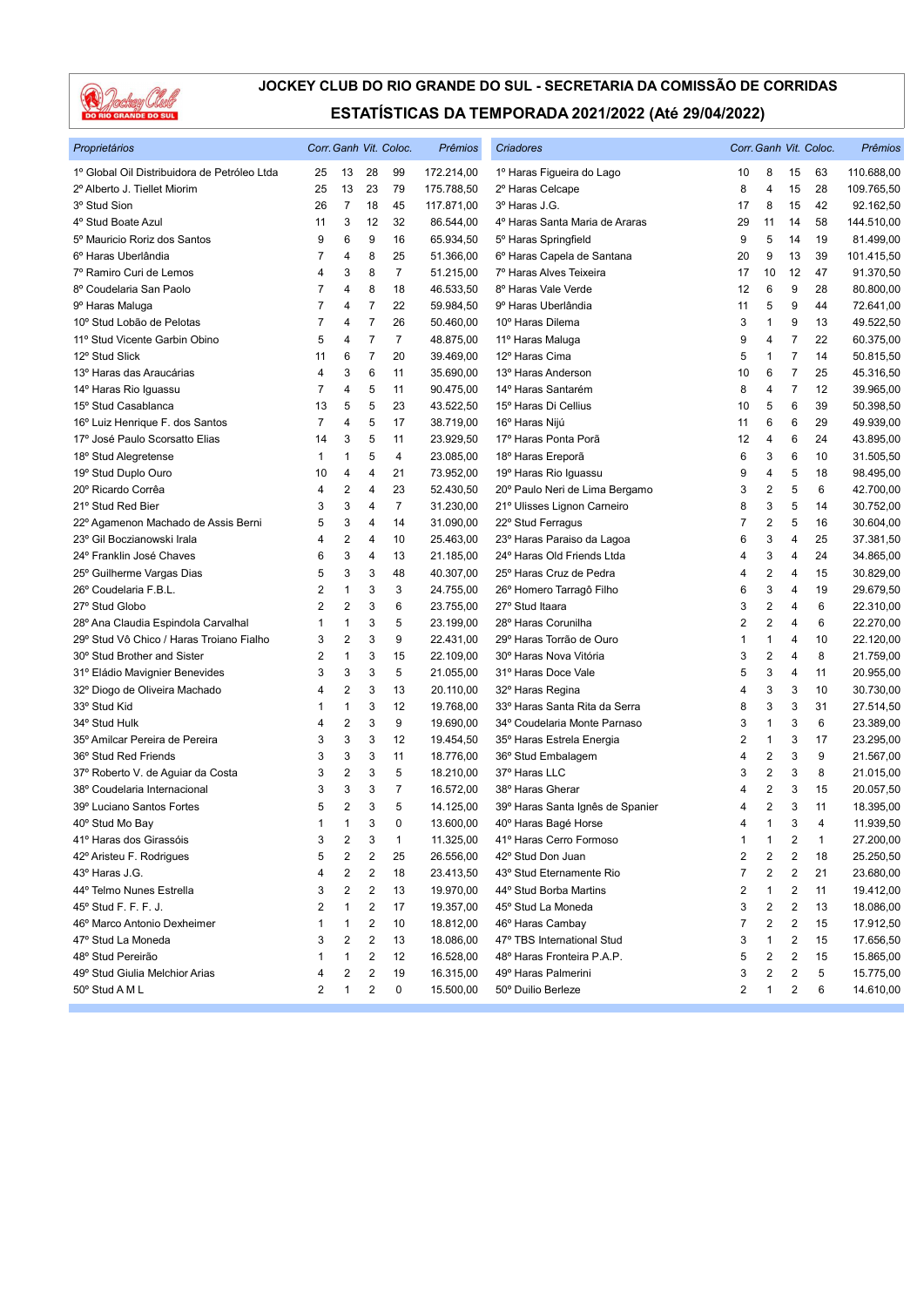

| Criadores (2 anos)                   |              | Corr. Ganh Vit. Coloc. |                         |                         | Prêmios   | Reprodutores (2 anos)                    |                         | Corr. Ganh Vit. Coloc. | Prêmios        |                         |           |
|--------------------------------------|--------------|------------------------|-------------------------|-------------------------|-----------|------------------------------------------|-------------------------|------------------------|----------------|-------------------------|-----------|
| 1º Haras Capela de Santana           | 7            | 3                      | 6                       | 12                      | 48.945,00 | 1º Wired Bryan-USA(Stormy Atlantic)      | 6                       | 5                      | 8              | 4                       | 50.920,00 |
| 2º Haras Vale Verde                  | 4            | $\mathbf{1}$           | 3                       | 10                      | 31.010,00 | 2º Victory Is Ours-(Northern Afleet)     | 4                       | 1                      | 3              | 10                      | 31.010,00 |
| 3º Haras Santa Maria de Araras       | 7            | 3                      | 3                       | 9                       | 25.260,00 | 3º Embaixador Inglês-SP(First American)  | 3                       | 2                      | $\overline{2}$ | 10                      | 22.695,00 |
| 4º Haras Nijú                        | 5            | 3                      | 3                       | 4                       | 19.610,00 | 4º Alcorano-(Public Purse)               | 3                       | 1                      | $\overline{2}$ | 5                       | 15.985,00 |
| 5º Haras Paraiso da Lagoa            | 3            | $\overline{2}$         | 2                       | 10                      | 22.695,00 | 5º Kentuckian-(Tiznow)                   | 3                       | 1                      | 1              | $\overline{\mathbf{c}}$ | 66.590,00 |
| 6º Haras Palmerini                   | 3            | $\sqrt{2}$             | $\overline{\mathbf{c}}$ | 5                       | 15.775,00 | 6° Tokay-(Wild Event)                    | 5                       | 1                      | $\mathbf 1$    | 11                      | 16.045,00 |
| 7º Stud Globo                        | 1            | $\mathbf{1}$           | $\overline{2}$          | 3                       | 13.865,00 | 7º Goldikovic-(Galileo)                  | 6                       | 1                      | 1              | 9                       | 12.930,00 |
| 8º Haras Rio Iguassu                 | 1            | 1                      | 1                       | 0                       | 65.000,00 | 8° Oliver Zip-USA(City Zip)              | 2                       | 1                      | $\mathbf 1$    | 6                       | 12.600,00 |
| 9º Haras das Araucárias              | 2            | 1                      | 1                       | 7                       | 12.050,00 | 9° Koller-ARG(Orpen)                     | $\overline{4}$          | 1                      | $\overline{1}$ | 6                       | 12.475,00 |
| 10° Homero Tarragô Filho             | 2            | $\mathbf{1}$           | 1                       | 6                       | 11.130,00 | 10° Billion Dollar-(Put It Back)         | 3                       | 1                      | 1              | 3                       | 11.200,00 |
| 11º Haras Alves Teixeira             | 3            | $\mathbf{1}$           | 1                       | 1                       | 8.550,00  | 11º La Fúria Negra-PR(Mensageiro Alado)  | $\overline{2}$          | 1                      | 1              | 6                       | 11.130,00 |
| 12º Haras Fidelis Hillmann           | 1            | $\mathbf{1}$           | 1                       | $\overline{2}$          | 8.500,00  | 12º Redattore-(Roi Normand)              | 1                       | 1                      | 1              | 4                       | 11.020,00 |
| 13º Haras Quero-Quero do Sul         | 1            | 1                      | 1                       | 3                       | 8.360,00  | 13º Salto-(Pivotal)                      | $\overline{2}$          | 1                      | $\overline{1}$ | 5                       | 10.475,00 |
| 14º Eládio Mavignier Benevides       | 1            | 1                      | 1                       | 2                       | 8.160,00  | 14º Adriano-(A.P. Indy)                  | 1                       | 1                      | $\overline{1}$ | 3                       | 9.890,00  |
| 15° Haras Anderson                   | 1            | $\mathbf{1}$           | 1                       | $\mathbf{1}$            | 5.830,00  | 15° Catch A Flight-(Giant'S Causeway)    | 3                       | 1                      | 1              | 4                       | 9.010,00  |
| 16° Adolpho Smith de Vasconcellos    | 1            | $\mathbf{1}$           | 1                       | 0                       | 5.300,00  | 16° Phone Time-(Gilded Time (USA))       | $\overline{2}$          | 1                      | $\mathbf 1$    | $\overline{2}$          | 6.430,00  |
| 17º Aluizio Merlin Ribeiro           | 1            | 0                      | 0                       | 1                       | 19.500,00 | 17º Emcee-(Unbridled'S Song)             | 3                       | 1                      | 1              | $\overline{2}$          | 6.360,00  |
| 18º Haras Cima                       | 1            | 0                      | 0                       | $\mathbf{1}$            | 13.000,00 | 18º Hat Trick-(Sunday Silence)           | $\overline{2}$          | 1                      | $\mathbf{1}$   | $\mathbf{1}$            | 5.600,00  |
| 19º Haras Free Way                   | 1            | 0                      | 0                       | 1                       | 6.500,00  | 19° Que Fenômeno-(Northern Afleet)       | 1                       | 1                      | $\mathbf 1$    | $\mathbf 0$             | 5.300,00  |
| 20° Haras Celcape                    | 1            | 0                      | 0                       | 3                       | 4.240,00  | 20° Quiz Kid-(Forestry)                  | 1                       | 0                      | 0              | 1                       | 19.500,00 |
| 21º Haras Santa Tereza do Bom Retiro | 2            | $\mathbf 0$            | 0                       | 3                       | 3.710,00  | 21º Forestry-(Storm Cat)                 | $\overline{2}$          | 0                      | $\mathbf 0$    | $\overline{2}$          | 13.530,00 |
| 22º Haras Ereporã                    | 3            | $\mathbf 0$            | 0                       | 4                       | 3.445,00  | 22° Tiger Heart-(Scatmandu)              | 2                       | 0                      | 0              | $\mathbf{1}$            | 6.500,00  |
| 23° Haras Maluga                     | 1            | 0                      | 0                       | 3                       | 2.915,00  | 23° West By East-(Blade Prospector)      | $\mathbf{1}$            | 0                      | 0              | 3                       | 3.710,00  |
| 24° Haras Gherar                     | 1            | 0                      | 0                       | $\overline{\mathbf{c}}$ | 2.650,00  | 24° Save The Tiger-ARG(Giant'S Causeway) | $\overline{\mathbf{c}}$ | 0                      | 0              | 5                       | 2.355,00  |
| 25° Stud Villas de Aguiar            | 1            | 0                      | 0                       | 3                       | 2.120,00  | 25° War Secretary-(War Front)            | 1                       | 0                      | 0              | $\overline{c}$          | 1.890,00  |
| 26° Ulisses Lignon Carneiro          | 2            | 0                      | 0                       | $\overline{\mathbf{c}}$ | 2.120,00  | 26° Vettori-(Machiavellian)              | 1                       | 0                      | 0              | $\mathbf{1}$            | 1.590,00  |
| 26° Haras Di Cellius                 | 1            | 0                      | 0                       | $\overline{2}$          | 2.120,00  | 27º Union Avenue-USA(Gone West)          | 1                       | 0                      | 0              | 3                       | 1.325,00  |
| 28° Beverly Hills Stud               | 1            | 0                      | 0                       | $\overline{2}$          | 1.890,00  | 28° Totosão-(Spring Halo)                | 1                       | 0                      | $\mathbf 0$    | $\overline{2}$          | 530,00    |
| 29º Haras Santa Ignês de Spanier     | 1            | 0                      | 0                       | 3                       | 1.325,00  | 29° Sum Of The Parts-(Speightstown)      | $\overline{2}$          | 0                      | $\mathbf 0$    | $\mathbf{1}$            | 530,00    |
| 30° Stud Ferragus                    | 1            | 0                      | 0                       | 1                       | 600,00    | 30° My Cherie Amour-(Ay Caramba)         | 1                       | 0                      | 0              | $\mathbf{1}$            | 265,00    |
| 31º Haras M.M.Barreta                | 1            | $\mathbf 0$            | 0                       | $\overline{2}$          | 530,00    | 30° Certo-(Magical Mile)                 | 1                       | 0                      | $\mathbf 0$    | $\mathbf{1}$            | 265,00    |
| 32º Coudelaria Esmeralda             | 1            | 0                      | 0                       | $\mathbf{1}$            | 530,00    | 32º Belo Acteon-(Acteon Man)             | 1                       | 0                      | 0              | 0                       | 0,00      |
| 32° TBS International Stud           | 1            | 0                      | 0                       | 1                       | 530,00    | 32° Taludo-(Music Prospector)            | $\overline{2}$          | 0                      | 0              | $\mathbf 0$             | 0,00      |
| 32º Haras Santa Rita da Serra        | 1            | 0                      | 0                       | 1                       | 530,00    | 32° Jump'ln Jack Flash-RS(Baby Speedy)   | 1                       | 0                      | 0              | $\mathbf 0$             | 0,00      |
| 35° Stud Eternamente Rio             | 1            | $\mathbf 0$            | 0                       | $\mathbf{1}$            | 300,00    | 32° Joe Owen-RS(Christine'S Outlaw)      | 2                       | 0                      | 0              | $\mathbf 0$             | 0,00      |
| 36° Haras Fronteira P.A.P.           | 1            | 0                      | 0                       | 1                       | 265,00    | 32° Courtier-(Pioneerof The Nile)        | $\overline{2}$          | 0                      | $\mathbf 0$    | $\mathbf 0$             | 0,00      |
| 36° Haras Bagé Horse                 | 1            | 0                      | 0                       | 1                       | 265,00    |                                          |                         |                        |                |                         |           |
| 36° Haras Doce Vale                  | 1            | 0                      | 0                       | 1                       | 265,00    |                                          |                         |                        |                |                         |           |
| 36° Stud La Moneda                   |              | 0                      | 0                       | 1                       | 265,00    |                                          |                         |                        |                |                         |           |
| 40° Stud Dharma                      | 1            | $\mathbf 0$            | 0                       | $\Omega$                | 0,00      |                                          |                         |                        |                |                         |           |
| 40° Haras J.G.                       | 1            | 0                      | 0                       | $\mathbf 0$             | 0,00      |                                          |                         |                        |                |                         |           |
| 40° Haras dos Girassóis              |              | $\Omega$               | 0                       | 0                       | 0,00      |                                          |                         |                        |                |                         |           |
| 40° Haras Campestre                  | 2            | $\mathbf 0$            | 0                       | 0                       | 0,00      |                                          |                         |                        |                |                         |           |
| 40° Haras Cambay                     | 2            | 0                      | 0                       | 0                       | 0,00      |                                          |                         |                        |                |                         |           |
| 40° Haras Pasuvi                     | 1            | $\mathbf 0$            | 0                       | 0                       | 0,00      |                                          |                         |                        |                |                         |           |
| 40° Haras América do Sul             | 1            | 0                      | 0                       | 0                       | 0,00      |                                          |                         |                        |                |                         |           |
| 40° Haras Charmville                 | $\mathbf{1}$ | 0                      | 0                       | 0                       | 0,00      |                                          |                         |                        |                |                         |           |